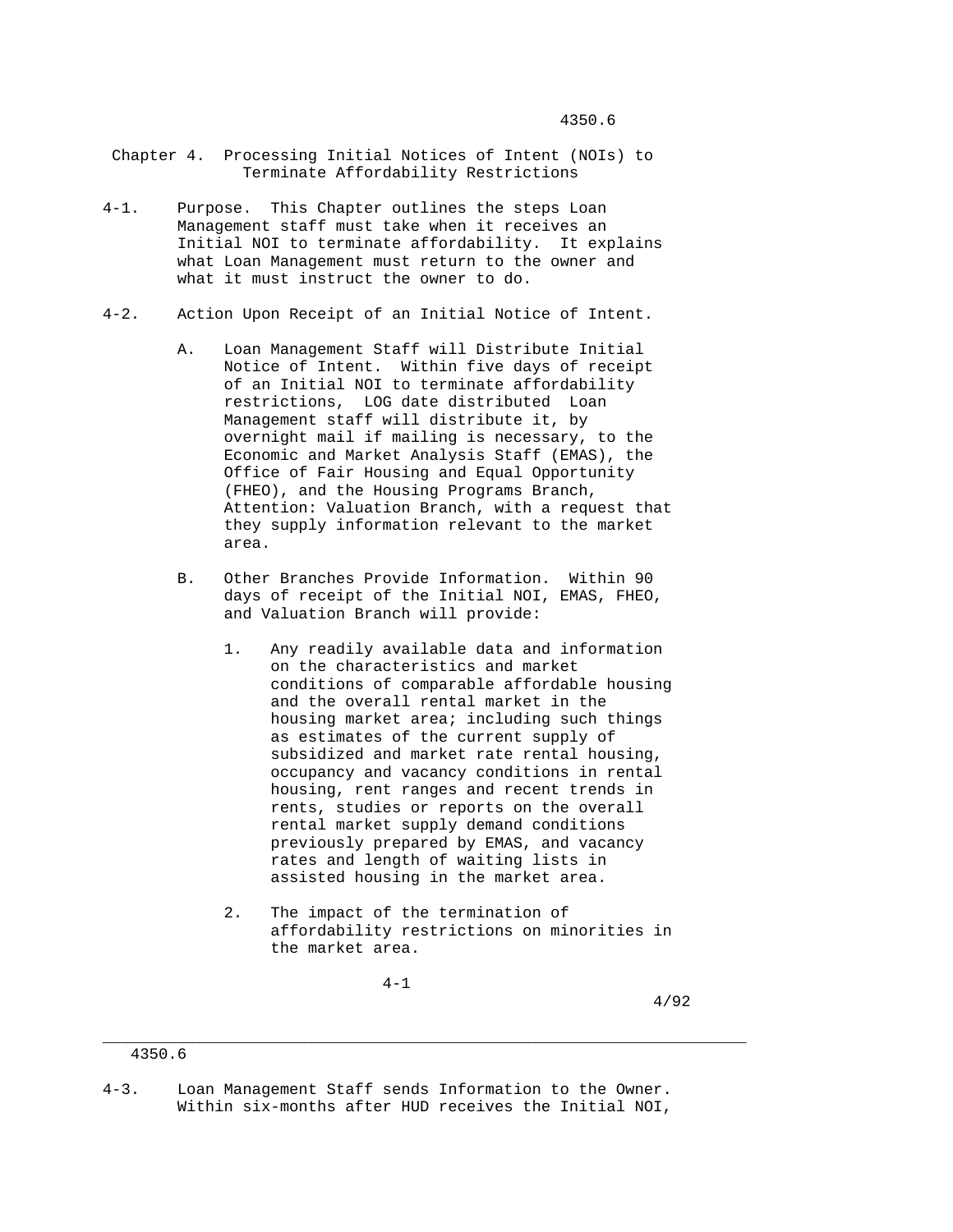Loan Management staff will send Appendix 4, Letter to Owner Transmitting Information for Terminating Affordability Restrictions. LOG date letter sent This letter advises the owner of the requirements for submitting a Plans of Action (POA) to terminate affordability restrictions and, by means of Appendix 4A, Information About Market Areas, transmits the information provided by other Divisions/Branches which the owner will need to develop the POA.

- 4-4. Information to Tenant Representatives and State and Local Governments. Simultaneously with notifying the owner, Loan Management staff will send the tenant representative(s) and the appropriate State and local government agencies any information it provided to the owner by sending them a copy of the letter sent to the owner and all attachments (see Appendix 4A and 4B) LOG date sent .
- 4-5. Information to Tenants. It is Loan Management's responsibility to make the information sent to owners available to tenants by posting. Therefore, the letter sent to the owner in accordance with Paragraph 4-3, will instruct the owner to post the letter with all attachments including Appendix 4B, Information for Tenants. The owner must post this information which contains the rights and opportunities of tenants in each affected building. By means of Appendix 4B, Information for Tenants, tenants must be informed of:
	- A. The opportunity to provide comments to the Loan Management Branch at all stages of the decision-making process;
	- B. The name, address, and phone number of any tenant representative(s) who has been provided this information, and may be expected to consult with, provide guidance, and act on behalf of the tenants;
	- C. Assistance which may be provided to tenants if the project mortgage is prepaid including Section 8 rental assistance and guarantees of

 $4/92$   $4-2$ 

\_\_\_\_\_\_\_\_\_\_\_\_\_\_\_\_\_\_\_\_\_\_\_\_\_\_\_\_\_\_\_\_\_\_\_\_\_\_\_\_\_\_\_\_\_\_\_\_\_\_\_\_\_\_\_\_\_\_\_\_\_\_\_\_\_\_\_\_\_

4350.6

 continued occupancy in accordance with Chapter 10 of this Handbook; and

 D. Information about the market area sent to owner by Appendix 4A.

4-6. Submission and Evaluation of Plans of Action. POAs